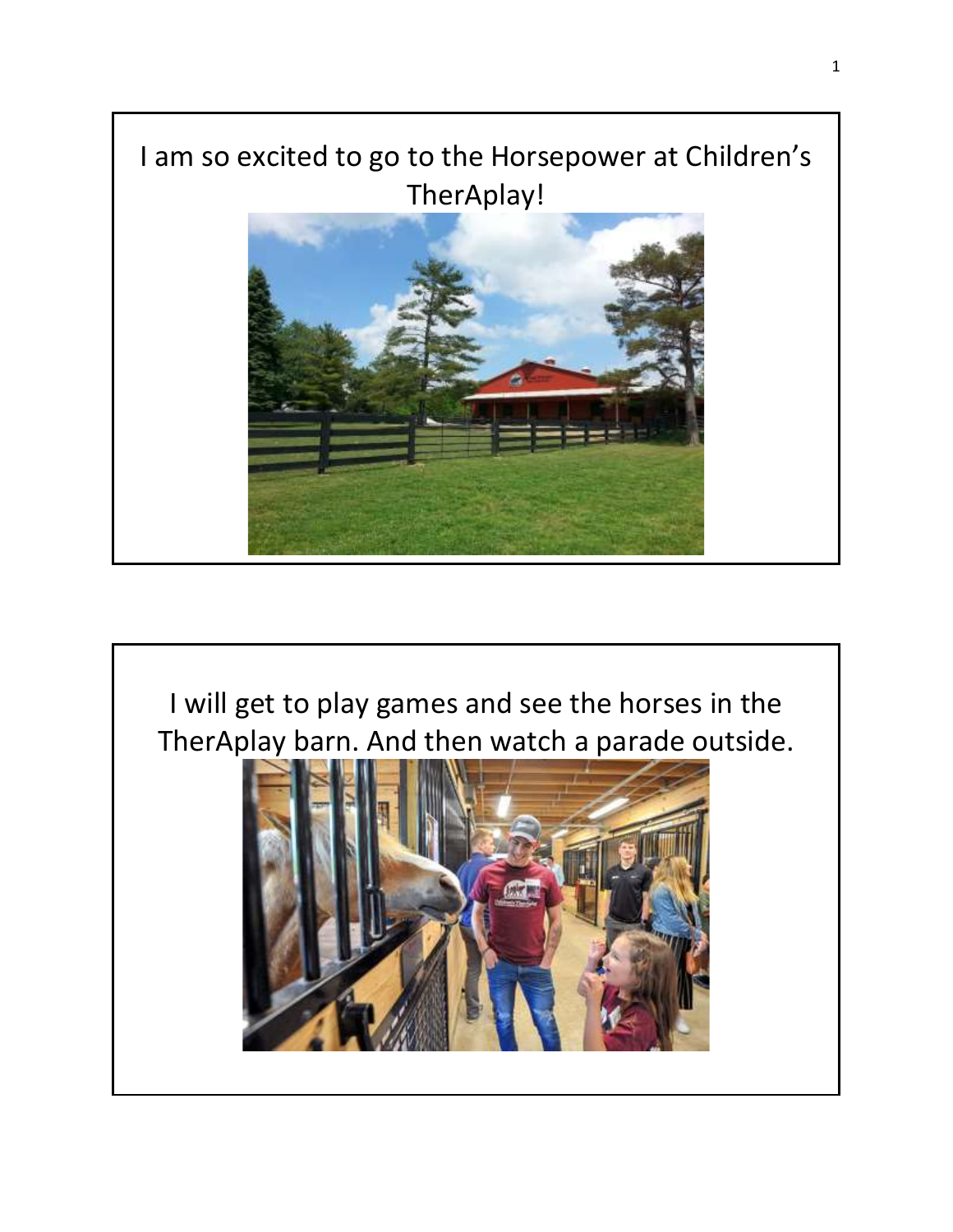

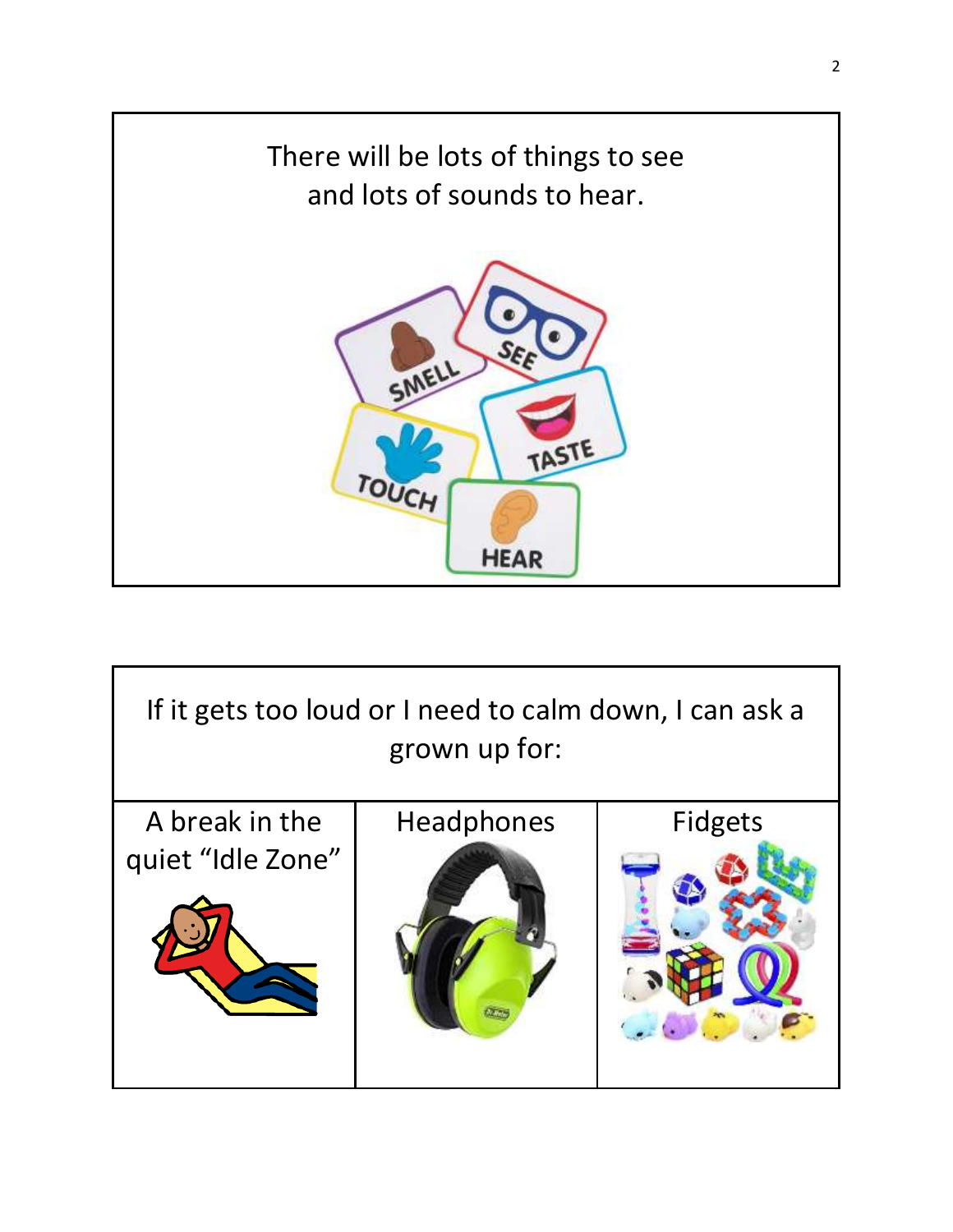First, we will park at a church and get on a bus that will take us to the event.



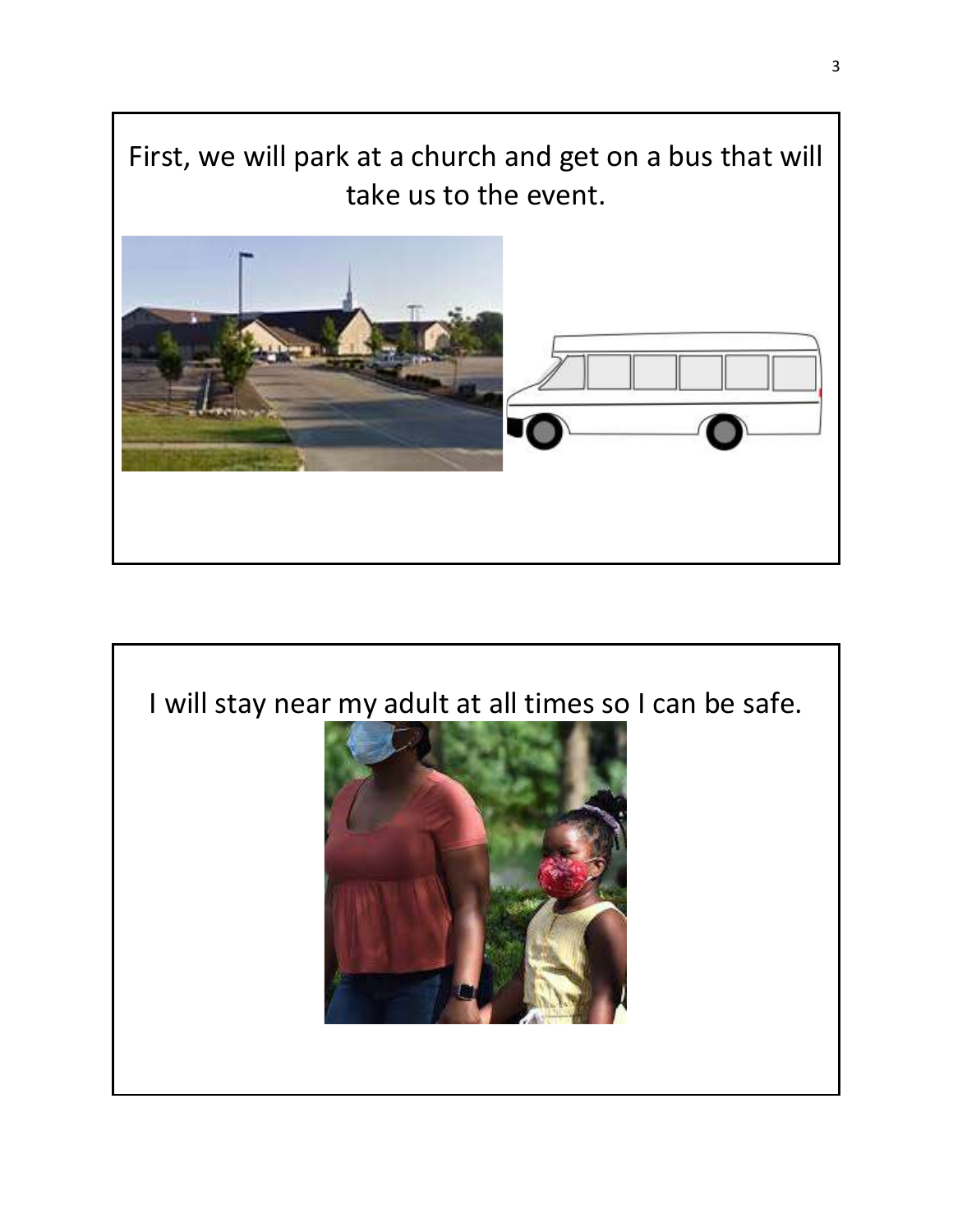When I get there, I will play in the TherAplay barn and arena first.



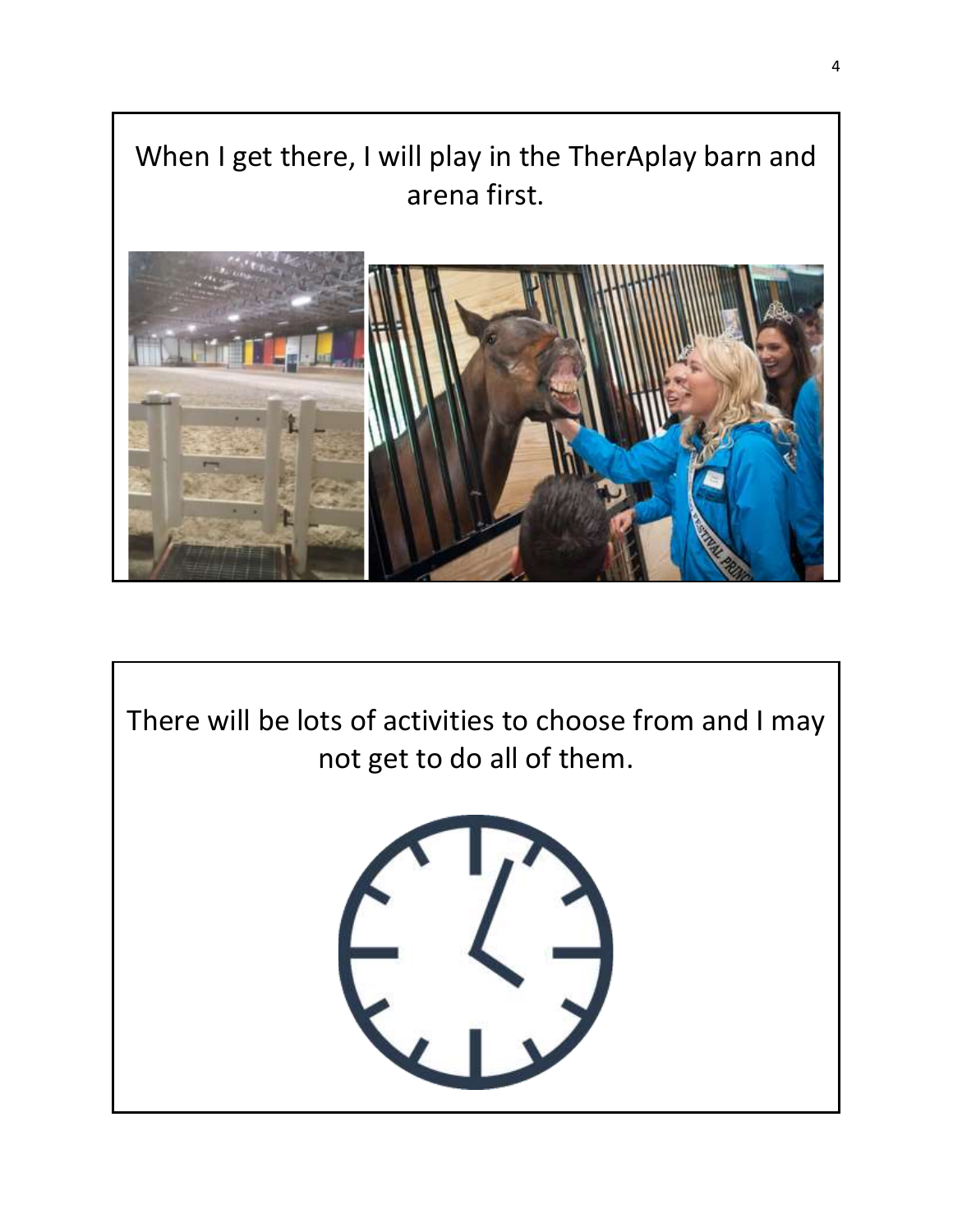There will be food to eat! I will be sure to wash my hands or use hand sanitizer before I eat.



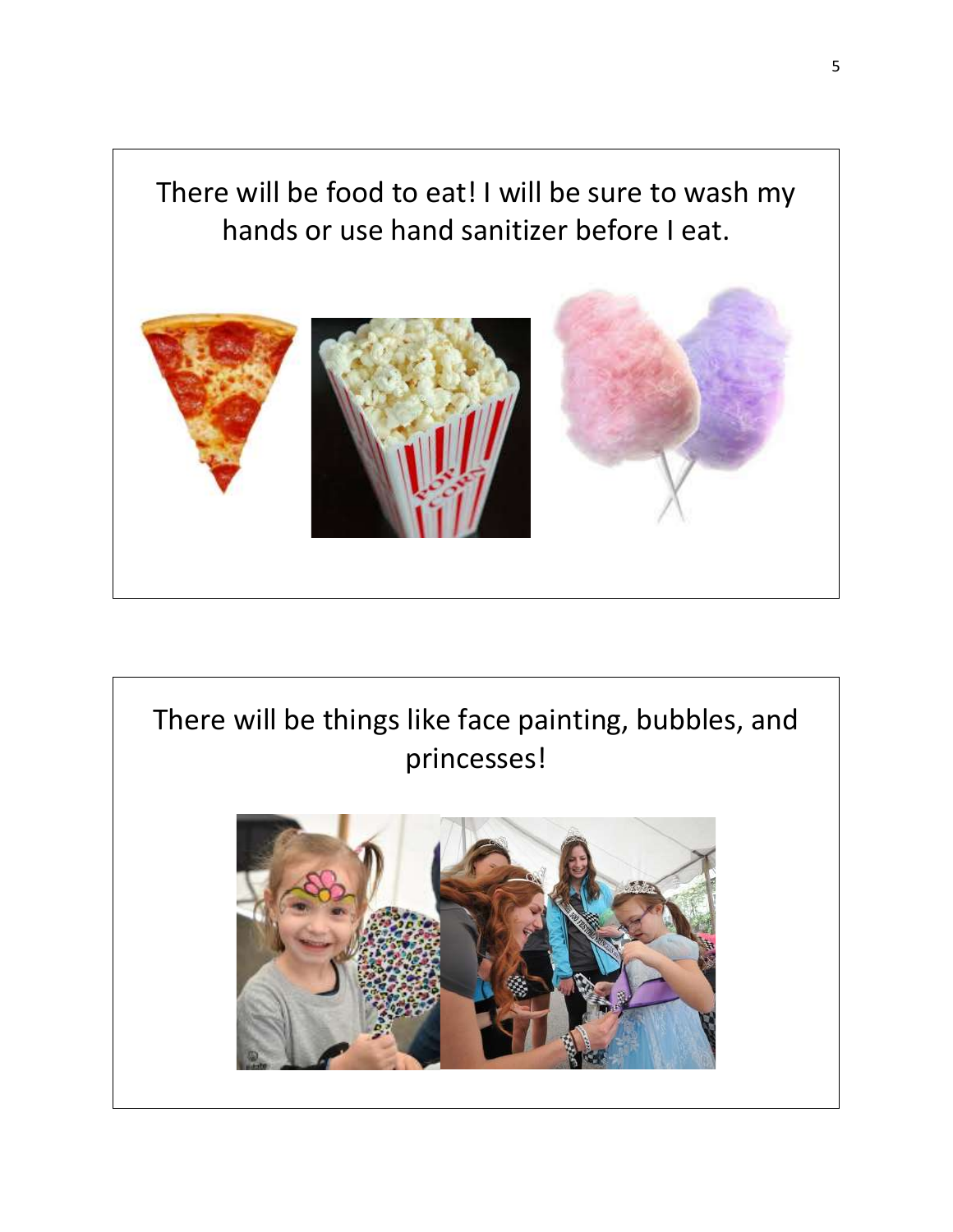

At 5:30, the carnival will be all done. I will walk outside with my adult and go line up to watch the parade.

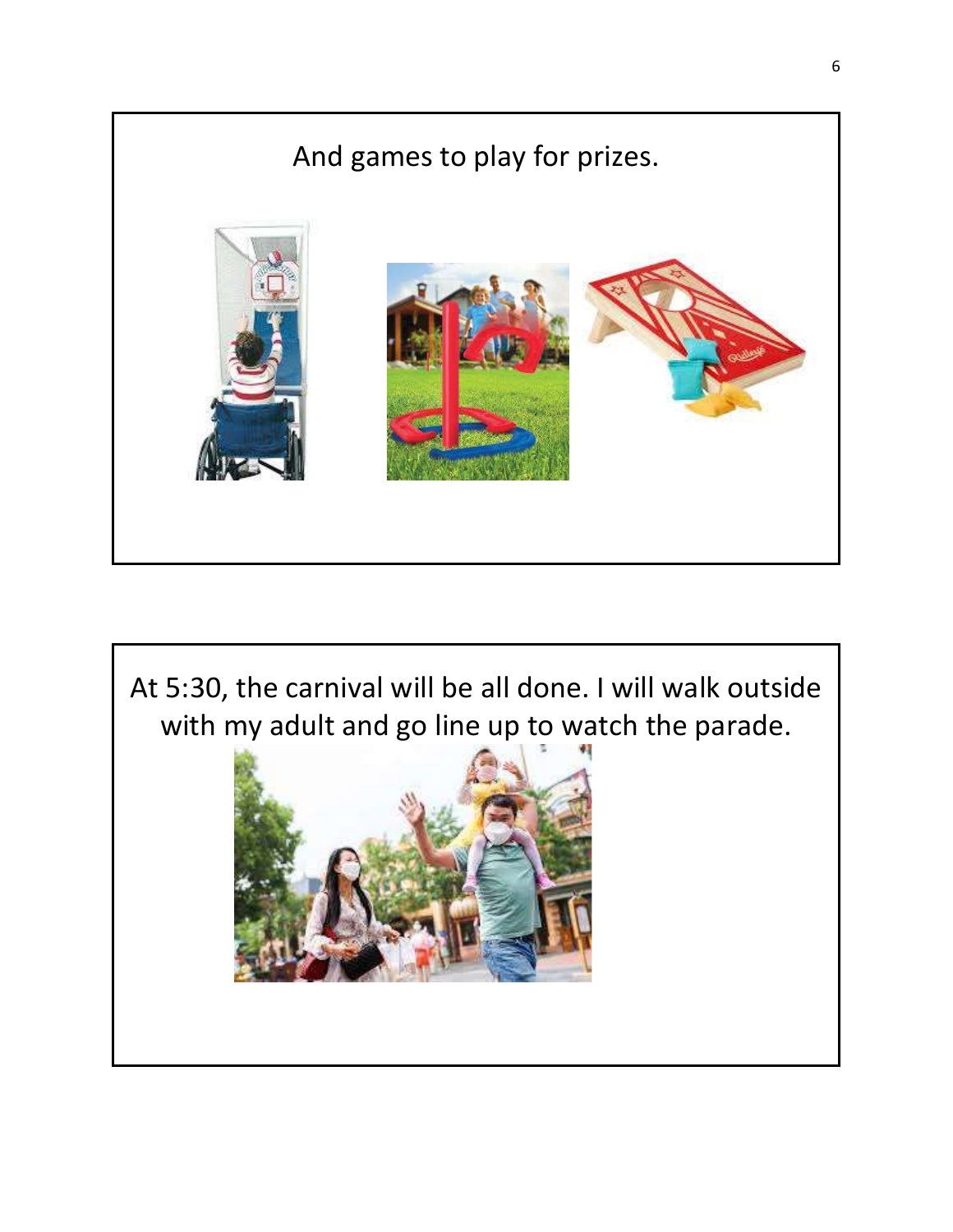

There will be some loud sounds like drums and car engines. But I can ask for headphones if it gets too loud.

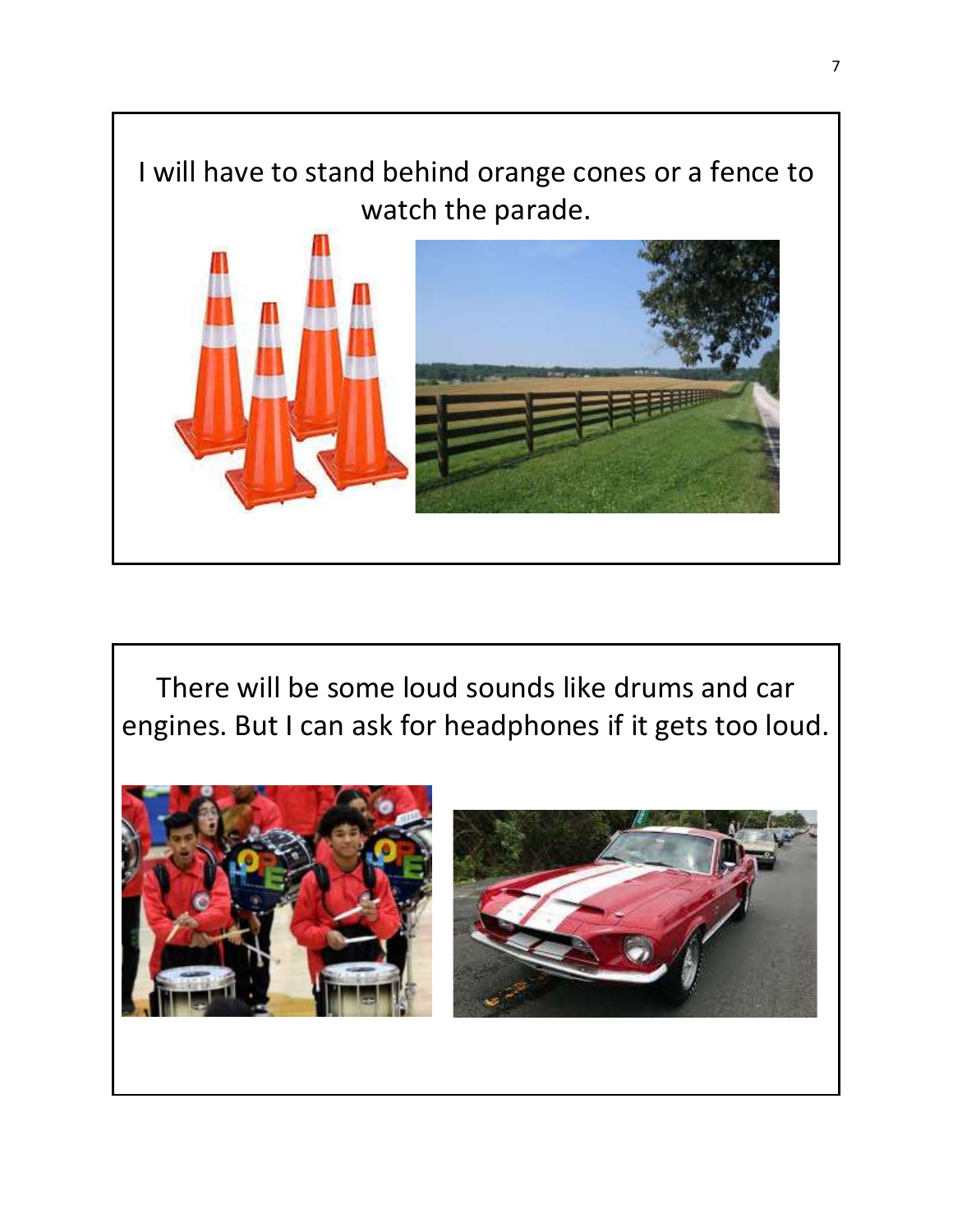## There will be fire trucks and police cars with flashing lights.



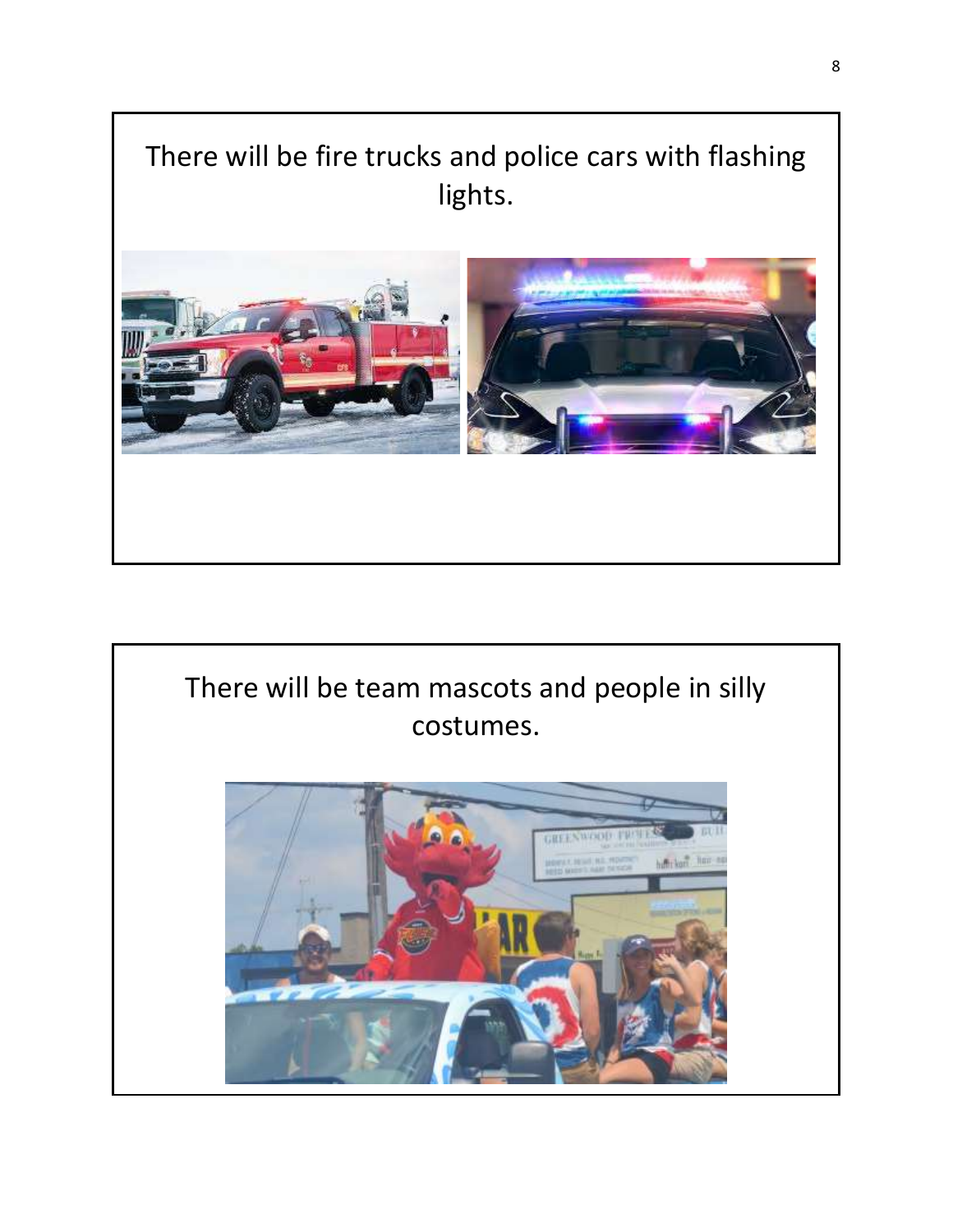## There will also be princesses, animals, and lots and lots of bubbles!



After the parade, I will get in line to get on a bus to take us back to our cars at the church.